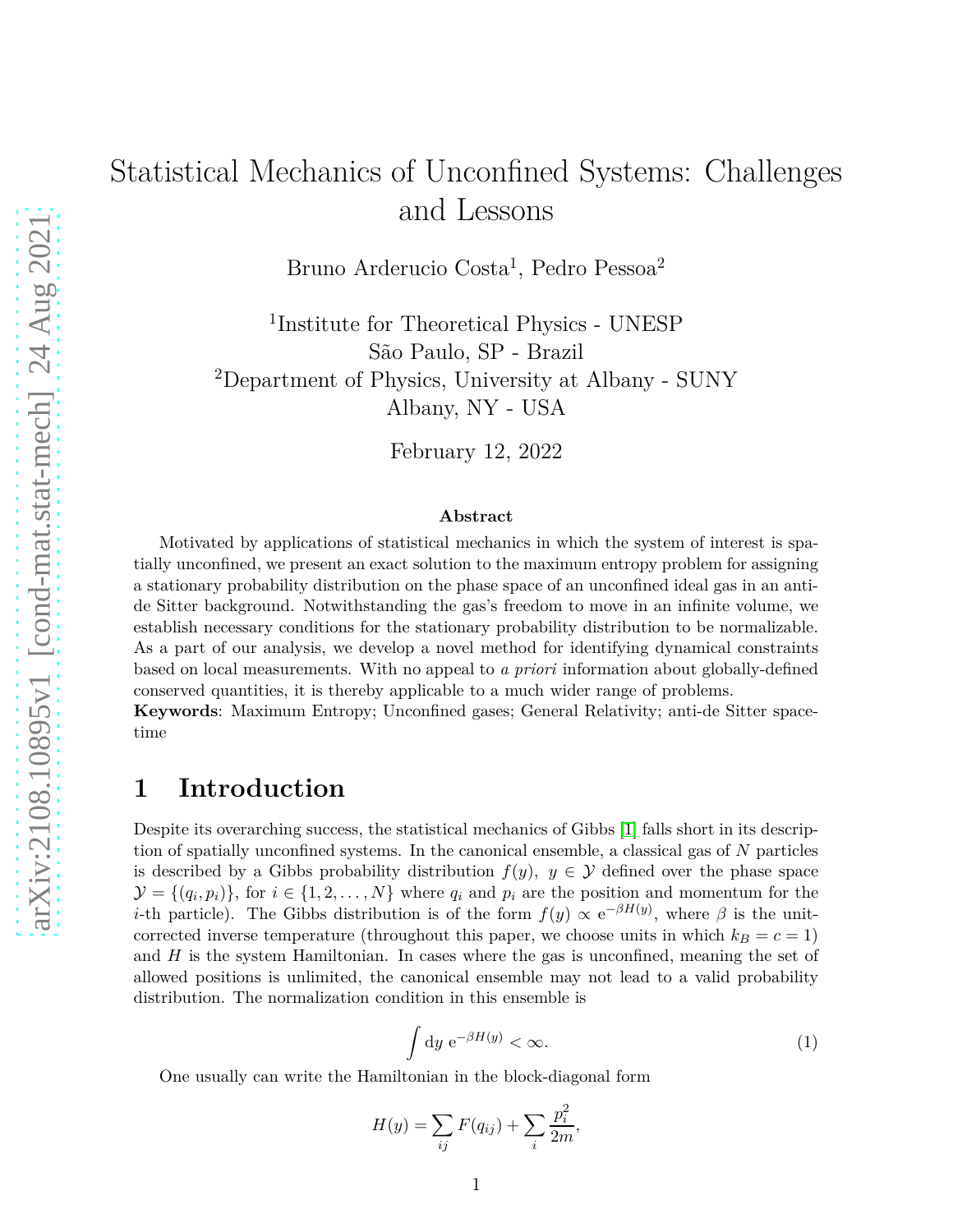where  $q_{ij} = q_i - q_j$ . Condition [\(1\)](#page-0-0) is manifestly not satisfied whenever *F* falls off to infinity slower or as slow as  $1/|q_{ij}|$ . In particular, the normalization condition is not met for Newton/Coulomb-type interactions or a constant in  $q_{ij}$  (i.e., the ideal gas).

In the kinetic theory, the situation is no better. As already pointed out in ref. [\[2\]](#page-7-1), solutions to the equilibrium Boltzmann equation are spatially homogeneous in the absence of external forces.

There are, however, examples of unconfined systems of physical interest, for example, an unconfined gas of particles interacting through gravity, such as a star or a galaxy cluster. The statistical mechanics of such a system has been studied before and, to the best of our knowledge, every study thus far on the self-gravitating gas (or a gas of Coulomb-interacting particles [\[3\]](#page-7-2)) requires confinement demanding that the particles are only allowed to occupy a limited set of position coordinates, i.e., confined in a box [\[4](#page-7-3)[–7\]](#page-8-0). This approach allows one to bypass the normalization problem by restraining the integral  $(1)$  over the coordinates  $q_i$  to a compact domain of volume *V* .

In spite of its effectiveness for astrophysical applications, progress in this direction leaves fundamental questions about the awkwardness of dealing with unconfined systems unanswered. For example, whether or not it is possible to display a system that reaches thermodynamical equilibrium while kinematically allowed to occupy an infinite volume. This article answers this question affirmatively.

### **2 Background**

The work of Jaynes [\[8\]](#page-8-1) solidified the statistical mechanics of Gibbs through what is currently known as the method of maximum entropy (MaxEnt). Further developments — starting with Shore and Johnson [\[9\]](#page-8-2) — present MaxEnt as a method to select and update probability distributions *f* when information about the system is revealed by maximizing the functional

<span id="page-1-0"></span>
$$
S[f] = -\int dy f(y) \log \left(\frac{f(y)}{\varphi(y)}\right) , \qquad (2)
$$

where  $\varphi$  is a prior distribution, with constraints meant to represent the information at hand. Usually these constraints are in the form of expected values for a series of functions  $a_{\mu}(y)$ , namely sufficient statistics. The f that maximizes [\(2\)](#page-1-0) under normalization,  $\int dy f(y) = 1$ , and a set of *n* expected value constraints,  $A_{\alpha} = \int dy f(y) a_{\alpha}(y)$  for  $\alpha \in \{1, ..., n\}$ , is the Gibbs distribution

<span id="page-1-1"></span>
$$
f(y|\beta) = \frac{\varphi(y)}{Z} \exp\left\{-\sum_{\alpha} \beta_{\alpha} a_{\alpha}(y)\right\},\tag{3}
$$

where  $Z(\beta)$  is a normalization factor,  $Z = \int dy q(y) \exp{-\sum_{\alpha} \beta_{\alpha} a_{\alpha}(y)}$ , and  $\beta_{\alpha}$  are the Lagrange multipliers associated with the expected value constraint  $A_{\alpha}$ . Fundamental factors in statistics imply that only entropies of the form [\(2\)](#page-1-0) are appropriate for updating information — see e.g.  $[9-11]$  $[9-11]$ . It follows from [\(3\)](#page-1-1) that the Lagrange multipliers and the expected values are related through  $A_{\alpha} = -\frac{\partial}{\partial \beta_{\alpha}} \log Z$ .

The canonical ensemble of statistical mechanics assumes a system of interest connected to a heat bath, namely a much larger system that exchange energy with the system of interest (see e.g. [\[10\]](#page-8-4)). In this model, the only sufficient statistic is given by the Hamiltonian of the system  $a_1(y) = H(y)$ . In the description given by the canonical ensemble, one may say that, when the variational problem of extremizing [\(2\)](#page-1-0) with the expected value of energy constraint cannot be solved, it means the system does not reach thermal equilibrium. This is the case for the self-gravitating gas, as explained in the introduction. It then follows that, in order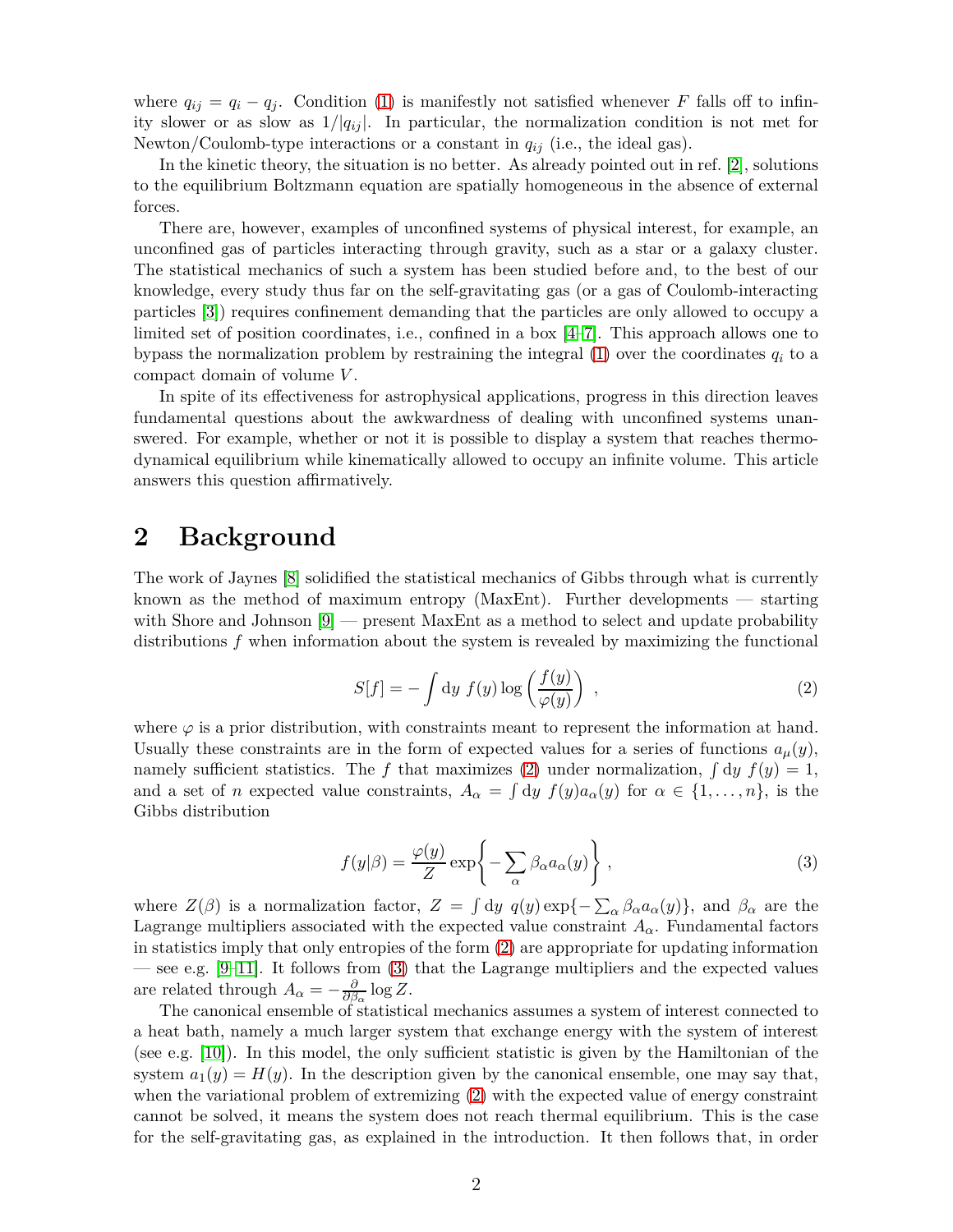to properly describe a thermodynamical system held to itself by gravity, we should evolve MaxEnt into the dynamical description, allowing the system to evolve in time.

Describing time evolution, in our context, means studying how the function *f* changes when a particle moves along its worldline (i.e., its trajectory in spacetime). Since we are dealing with massive particles, we can always use the proper time *τ* to parametrize their worldlines. Note that a change in the position  $x^a$  is accompanied by a change in the tangent vectors to the trajectory, which are proportional to the momentum  $p^a$ . To keep our notation as simple as possible, we implicitly interpret  $f$  below as a function of  $\tau$  using the composition  $f(x^a(\tau), p^a(\tau)).$ 

In statistical mechanics, a very common choice for the prior  $\varphi(y)$  in eq. [\(2\)](#page-1-0) is a uniform distribution over Y. This choice implements a symmetrical ignorance about the system: in the lack of information favouring a point over any other, it is fair to demand the prior to reflect the homogeneity. Under the understanding that time evolution preserves information, we have, adopting a uniform prior,

$$
\frac{\mathrm{d}}{\mathrm{d}\tau}S[f(x^a, p^a)] = \frac{\delta S}{\delta f} \times \frac{\mathrm{d}f(x^a, p^a)}{\mathrm{d}\tau}.\tag{4}
$$

The first factor is, by eq. [\(2\)](#page-1-0), nonzero. Hence,  $\frac{dS}{d\tau} = 0$ , implying  $\frac{df}{d\tau} = 0$  and consequently [\[12\]](#page-8-5),

<span id="page-2-0"></span>
$$
\left(\frac{1}{m}p^{\mu}\frac{\partial}{\partial x^{\mu}} + \frac{\mathrm{d}p^{\mu}}{\mathrm{d}\tau}\frac{\partial}{\partial p^{\mu}}\right)f = 0,\tag{5}
$$

where  $\tau$  is the proper time along the integral curves of  $p^a$  and  $m$  is the pass of a particle of the gas.

Equation [\(5\)](#page-2-0) provides us with a necessary condition the function *f* has to fulfil in order to extremize the entropy.

Our case of study is the anti-de Sitter spacetime, a maximally symmetric space with negative curvature. As for any space of constant curvature, its curvature tensor is fully determined by its scalar curvature *R*. In our case,  $R = -12/\Lambda^2$ , where  $\Lambda$  is the *anti-de Sitter length.* Consequently, the limit  $\Lambda \to \infty$  recovers the local geometry of Minkowski spacetime. The anti-de Sitter space can be thought of as a solution for the vacuum Einstein's equation with a cosmological constant  $-3/\Lambda^2$ . For a lengthy discussion about this spacetime, we suggest the refs. [\[13,](#page-8-6) [14\]](#page-8-7). For the purposes of the discussion presented here, note that although it is not globally hyperbolic, the anti-de Sitter spacetime can be foliated by a family of spacelike surfaces of infinite volume.

# **3 Solutions of the Boltzmann equation in anti-de Sitter spacetime**

We work with the universal covering space of an anti-de Sitter spacetime described by the metric

<span id="page-2-1"></span>
$$
ds^{2} = -\left(1 + \frac{r^{2}}{\Lambda^{2}}\right)dt^{2} + \left(1 + \frac{r^{2}}{\Lambda^{2}}\right)^{-1}dr^{2} + r^{2}d\theta^{2} + r^{2}\sin^{2}\theta d\phi^{2},
$$
\n(6)

with  $t \in \mathbb{R}, r \in [0, \infty), \theta \in [0, \pi]$  and  $\phi \in [0, 2\pi)$ . In these coordinates, it is clear that  $\xi^a = \left(\frac{\partial}{\partial t}\right)^a$  is a timelike Killing vector field.

The collisionless Boltzmann equation for an ideal gas in a generic curved spacetime follows from applying the geodesic equation to eq. [\(5\)](#page-2-0) and reads [\[15\]](#page-8-8)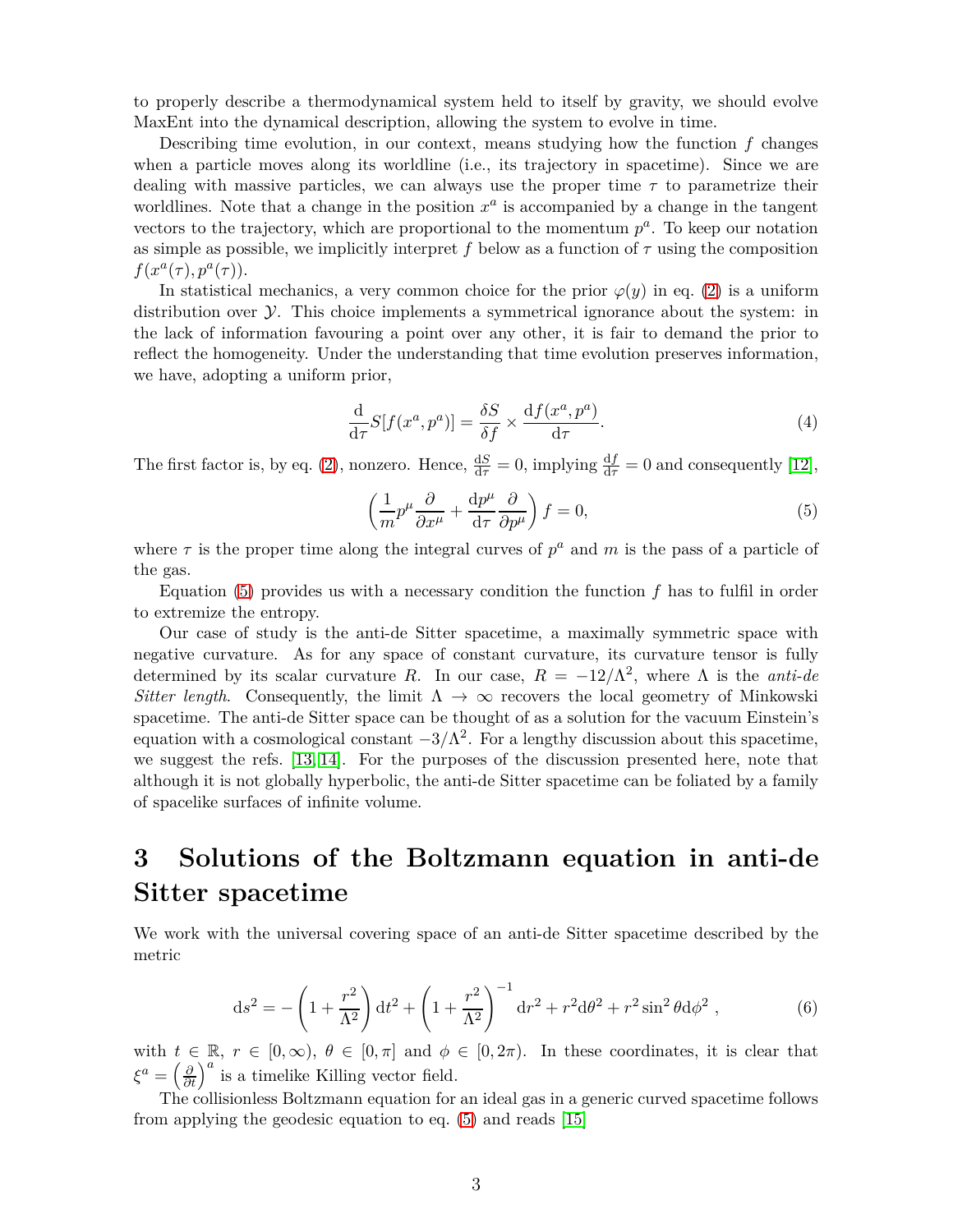<span id="page-3-0"></span>
$$
\left(p^{\mu}\frac{\partial}{\partial x^{\mu}} - \Gamma^{\mu}_{\nu\rho}p^{\nu}p^{\rho}\frac{\partial}{\partial p^{\mu}}\right)f(x^{\lambda},p^{\lambda}) = 0 , \qquad (7)
$$

where  $\Gamma^{\mu}_{\nu\rho}$  are the Christoffel symbols. Eq. [\(7\)](#page-3-0) assumes the motion to be geodesic. This means that the ideal gas is an inbuilt assumption for its validity.

We shall seek spherically symmetric solutions of eq. [\(7\)](#page-3-0) on the metric [\(6\)](#page-2-1). For these solutions  $f(x^{\lambda}, p^{\lambda})$  can be written as a four-variable function  $\tilde{f}(t, r, p^0, p^r)$ , which, when substituted in [\(7\)](#page-3-0), yields

<span id="page-3-1"></span>
$$
p^{0}\frac{\partial\tilde{f}}{\partial t} + p^{r}\frac{\partial\tilde{f}}{\partial r} - \frac{2r}{r^{2} + \Lambda^{2}}p^{0}p^{r}\frac{\partial\tilde{f}}{\partial p^{0}} - \left[\frac{r(r^{2} + \Lambda^{2})}{\Lambda^{4}}(p^{0})^{2} - \frac{r}{r^{2} + \Lambda^{2}}(p^{r})^{2}\right]\frac{\partial\tilde{f}}{\partial p^{r}} = 0 , \quad (8)
$$

restricted to the submanifold with  $p^{\theta} = p^{\phi} = 0$ .

Equation [\(8\)](#page-3-1) admits a separation of variables as

<span id="page-3-2"></span>
$$
\tilde{f}(t,r,p^0,p^r) = T(t)\mathcal{S}(r,p^0,p^r),\tag{9}
$$

where  $T$  and  $S$  are functions to be determined.

The equation for *t* has a simple exponential solution  $T(t) \propto e^{-t/t_c}$ , while the equation for S cannot be solved using elementary methods unless the separation constant  $1/t_c = 0$ , in which case the solutions are referred to as *stationary*. It is important to bear in mind that the condition  $df/d\tau = 0$ , which follows directly from the maximization of the entropy, does not necessarily entail  $df/dt = 0$ .

By direct substitution into eq. [\(9\)](#page-3-2), we can see that

<span id="page-3-3"></span>
$$
S = h\left(p^{0}\left(1 + \frac{r^{2}}{\Lambda^{2}}\right), -\left(1 + \frac{r^{2}}{\Lambda^{2}}\right)(p^{0})^{2} + \left(1 + \frac{r^{2}}{\Lambda^{2}}\right)^{-1}(p^{r})^{2}\right) ,\qquad (10)
$$

for any function  $h \in \mathscr{C}^2(\mathbb{R}^2)$  solves eq. [\(8\)](#page-3-1).

The arguments of the function  $\hat{h}$  have a simple physical interpretation. The second is  $g_{\mu\nu}p^{\mu}p^{\nu}$  when  $p^{\theta} = p^{\phi} = 0$ . This quantity is merely a constant, namely  $-m^2$ , where  $m > 0$  is the mass of the particles constituting the gas. The first argument is an integral of the motion,

<span id="page-3-4"></span>
$$
\varepsilon \equiv -p^a \xi_a,\tag{11}
$$

the conserved energy of a particle [\[16\]](#page-8-9).

This result is not surprising. Indeed, progress was made in the 60s for simultaneously solving Einstein's equations and the equations of motion for matter consisting of a collection of particles. When a Hamiltonian can be defined for such systems, Liouville's equation is a consequence of Einstein's field equations. Fackerell [\[17\]](#page-8-10) and Ehlers *et al.* [\[18\]](#page-8-11), based on an analysis of the characteristic equations of [\(7\)](#page-3-0), identified that the general solutions of eq. [\(5\)](#page-2-0) can be written as functions of the conserved quantities. As a matter of fact, it follows that any function of first integrals of motion of the individual particles automatically satisfies the stationary Liouville equation [\(5\)](#page-2-0). This shows that not only is eq. [\(10\)](#page-3-3) the general solution for the stationary spherically symmetric case, but also a *particular solution for the general stationary case*, i.e. when *f* is allowed to depend on the angular variables as well as having non-zero arguments  $p^{\theta}$  and  $p^{\phi}$ .

Note that, unlike refs [\[17,](#page-8-10) [18\]](#page-8-11), we are not interested in finding solutions to the full gravitational problem. Rather, we wish to preserve the analogy with the flat spacetime version of the problem, thereby neglecting any gravitational effects caused by the gas or its parts.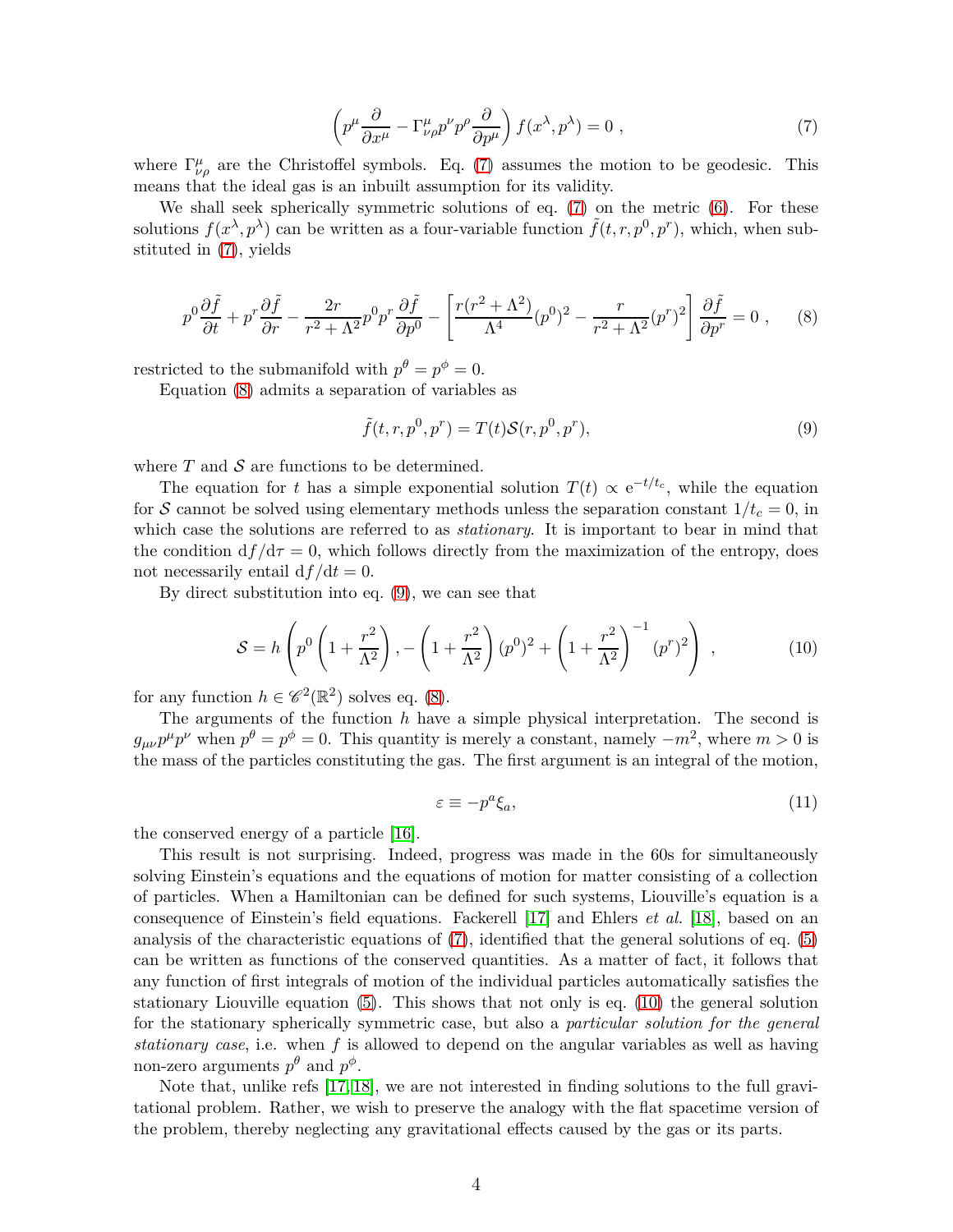The nature of the constant  $-m^2$  is different to the nature of  $\varepsilon$ . The latter is a first integral of the motion, i.e., a function of phase space that is a constant along the geodesics. The former is more conveniently thought of as a kinematic invariant. For simplicity, we henceforth focus on solutions with vanishing angular part of the four-momentum but we shall return to this point in due time. Hereafter, we use the  $-m^2$  invariant to restrict S to the co-dimension one subspace P of the section of Y and write  $S = \tilde{h}(\varepsilon)$  for a single-variable function  $\tilde{h}$  of  $\varepsilon$ , defined in [\(11\)](#page-3-4).

Naturally, not all solutions of the form  $S = \tilde{h}(\varepsilon)$  are normalizable. The ubiquitous normalization constraint reads  $<sup>1</sup>$  $<sup>1</sup>$  $<sup>1</sup>$ </sup>

$$
\int_{m}^{\infty} dp^{0} \int_{0}^{\infty} dr \frac{r^{2}}{\sqrt{1 + r^{2}/\Lambda^{2}}} \tilde{h}(\varepsilon(p^{0}, r)) < \infty ,
$$
\n(12)

leads to an asymptotic (large  $r$ ) behaviour of  $\tilde{h}$  falling off at least as quickly as

<span id="page-4-1"></span>
$$
\tilde{h}(\varepsilon) \sim \varepsilon^{\alpha} \quad \text{with} \quad \alpha < -1. \tag{13}
$$

Had we allowed for non-zero angular components of the four-momentum, our conclusions would not be challenged. Owing to the parity-reversal symmetry of the metric, we study the geodesics on the equatorial plane  $\theta = \pi/2$  without loss of generality. Instead of eq. [\(10\)](#page-3-3), we now have  $S = h(\epsilon, r^2p^{\phi}, m^2)$  since  $\ell \equiv p^a \psi_a = r^2p^{\phi}$  is another independent integral of the motion associated with the Killing field  $\psi^a = (\partial/\partial \phi)^a$ . The constant of the motion  $\ell$  can be thought of as the angular momentum of a particle per unit mass. Using an entirely analogous reasoning, we construct the two-variable function  $\tilde{h}(\varepsilon,\ell)$ , which behave as  $\tilde{h} \sim \varepsilon^{\alpha} \ell^{\gamma}$  for large values of the radial coordinate. The normalization conditions for  $p^0$ ,  $p^{\phi}$ , and *r* demand, respectively, that  $\alpha < -1$ ,  $\gamma < -1$ , and  $\alpha + \gamma < -2$ , the last of which, of course, being redundant. This shows that there are normalizable solutions to the Liouville equation also when the angular part of the four-momentum is free to assume any kinematically-allowed value. In other words, normalized distributions in the momenta are also automatically normalizable with respect to the configuration space variables.

### **4 Constraints and MaxEnt**

Because the format of f as  $h(\varepsilon,\ell)$  was derived from imposing  $dS/d\tau = 0$ , we have thus far deduced a necessary condition for *f* to extremize the entropy, but by no means sufficient. We now show that among solutions obeying eq. [\(13\)](#page-4-1), there are extremes of the entropy subjected to physically relevant constraints.

We adapt the arguments from Caticha [\[10\]](#page-8-4) to model a "measuring device" one can use to gain information from the gas and subsequently utilize the acquired information to set constraints to the variational problem. The procedure we describe below uses local measurements to impose constraints to the system of interest. This idea can be used in other problems in general relativity where the use of global conditions are not as straightforward or uniquely defined as they are in non-relativistic mechanics.

Our measuring device *D* consists of another ideal gas; this time confined into a box whose walls are perfectly permeable to the unconfined gas' particles, but impenetrable to the particles of *D*. As with any measuring device, *D* has to interact with the system of interest. We model this interaction by elastic collisions between particles of *D* and particles

<span id="page-4-0"></span><sup>&</sup>lt;sup>1</sup>Naturally, additional constraints may be present in the MaxEnt problem. The integral only ranges for nonnegative values of  $p^0$  because the condition that  $p^a$  is future-directed entails  $p^0 > 0$ .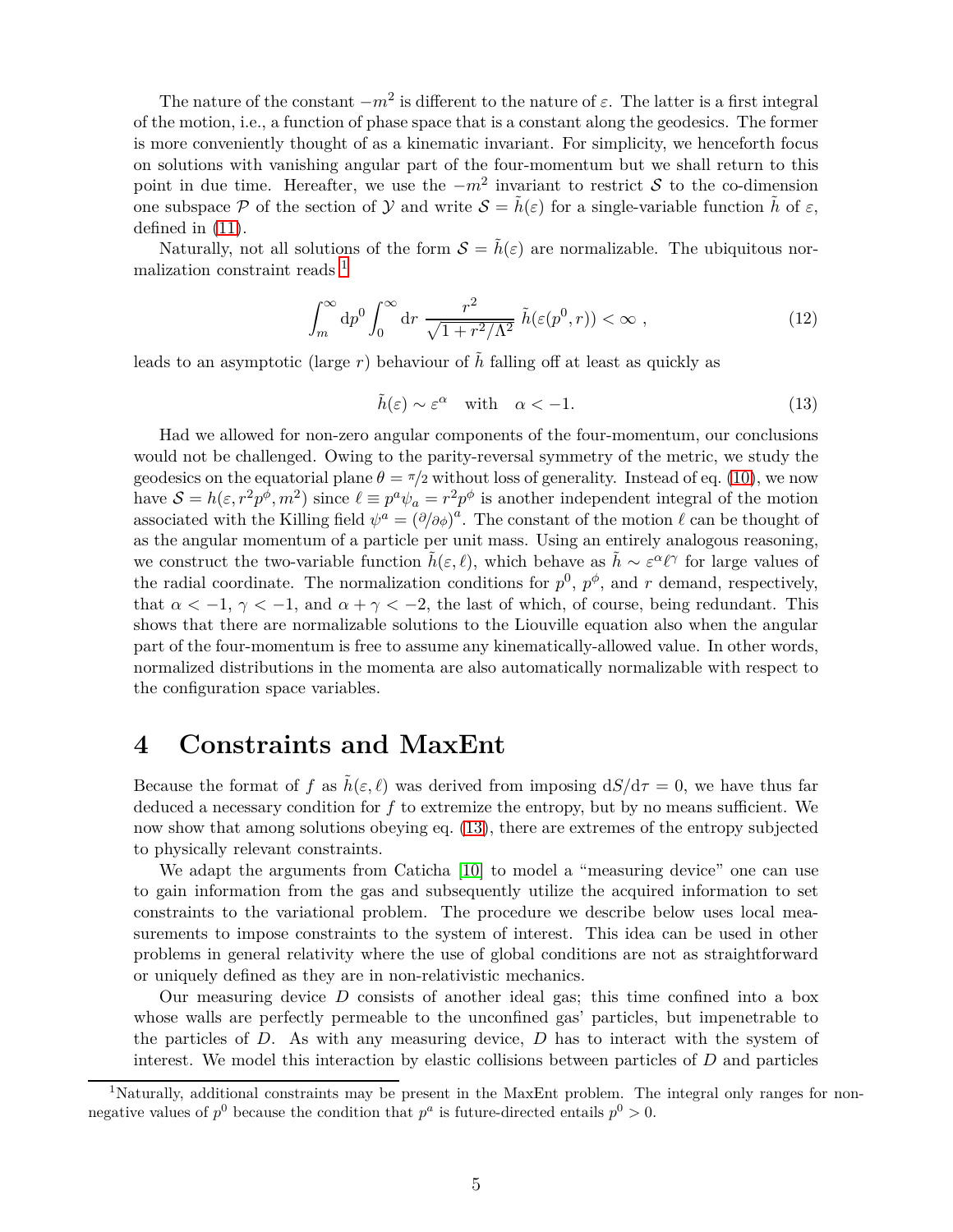of the unconfined gas [2](#page-5-0) . *D* itself being an ideal gas, its constituents follow geodesics between successive collisions and hence cannot absorb energy from the gravitational field. In addition, we make the box large enough so that the thermodynamic limit can be applied to the gas *D*, but small in comparison to  $\Lambda^3$  so that *D* possesses a well-defined total energy. If this energy changes by an amount  $\Delta E$ , a small subset  $I \subset D$  of the particles of the measured gas must have suffered a change of  $\sum_{i \in I} \varepsilon_i = -\Delta E$ . Therefore,

$$
\mathcal{E} \equiv \sum_{i \in D} \varepsilon_i + E \tag{14}
$$

is an *unknown* constant. It is important to emphasize that  $\mathcal E$  does not have the same status as the "total energy" in the non-relativistic theory. Its physical interpretation is neither as straightforward nor easily relatable to the Arnowitt-Deser-Misner conserved mass of the spacetime, which would include contributions of pure gravity, as well as the backreaction of the gas onto the metric.

With the knowledge of the value of  $E$  given by the measurement in  $D<sup>3</sup>$  $D<sup>3</sup>$  $D<sup>3</sup>$ , we impose the normalization constraint and

<span id="page-5-3"></span>
$$
\int_{\mathcal{P}} \left\{ \mathcal{E} - \varepsilon(y) \right\} f(y) \mathrm{d}y = E,\tag{15}
$$

which leads to the Gibbs distribution

<span id="page-5-2"></span>
$$
f(y) = \frac{1}{Z} e^{-\beta \varepsilon(y)} \propto e^{-\beta p^0 (1 + r^2/\Lambda^2)}.
$$
 (16)

Here, for sake conformity with the notation from section 2, we changed the notation from discrete sums  $\sum_i$  to integrals  $\int_{\mathcal{P}}$ .

Clearly eq. [\(16\)](#page-5-2) respects condition [\(13\)](#page-4-1) and consequently the normalization constant  $Z$  is finite. A substitution of [\(16\)](#page-5-2) into [\(15\)](#page-5-3) reveals

<span id="page-5-6"></span><span id="page-5-5"></span>
$$
E = \frac{\partial}{\partial \beta} \log Z + \mathcal{E}.\tag{17}
$$

The partition function, as for any ideal gas, factors out <sup>[4](#page-5-4)</sup> as  $Z = \zeta^N$  and can be calculated explicitly:

$$
\zeta = 4\pi \int_{m}^{\infty} dp^{0} \int_{0}^{\infty} dr \frac{r^{2} \exp\left[-\beta p^{0} \left(1 + \frac{r^{2}}{\Lambda^{2}}\right)\right]}{\sqrt{1 + \frac{r^{2}}{\Lambda^{2}}}} =
$$
  
= 
$$
\frac{2\pi \Lambda^{3}}{\beta} e^{-\beta m/2} \left[ (1 + \beta m) K_{0} \left(\frac{\beta m}{2}\right) - \beta m K_{1} \left(\frac{\beta m}{2}\right) \right], \quad (18)
$$

<span id="page-5-0"></span><sup>2</sup>An idea similar to ours was discussed in flat spacetime by Kubli and Herrmann in ref. [\[19\]](#page-8-12), where the authors elegantly described the interaction between their measuring device and the system of interest through an extra interaction term in the Hamiltonian. Our approach instead appeals to kinetic theory, is more general, and agrees with their results for relativistic particles in flat spacetime.

<span id="page-5-1"></span><sup>3</sup>This measurement can follow any procedure one would use to measure the total energy of an ideal gas confined in a box sitting on a desk. For example, one can put it on a set of weighing scales.

<span id="page-5-4"></span><sup>&</sup>lt;sup>4</sup>If one wishes to impose that the particles are indistinguishable from one another, the extra factor 1/N! is needed to account for the actual phase space being the quotient of all possible permutations of the pairs  $(q_i, p_i)$  in the product space of the one-particle phase spaces. The introduction of this factor is immaterial for our present discussion.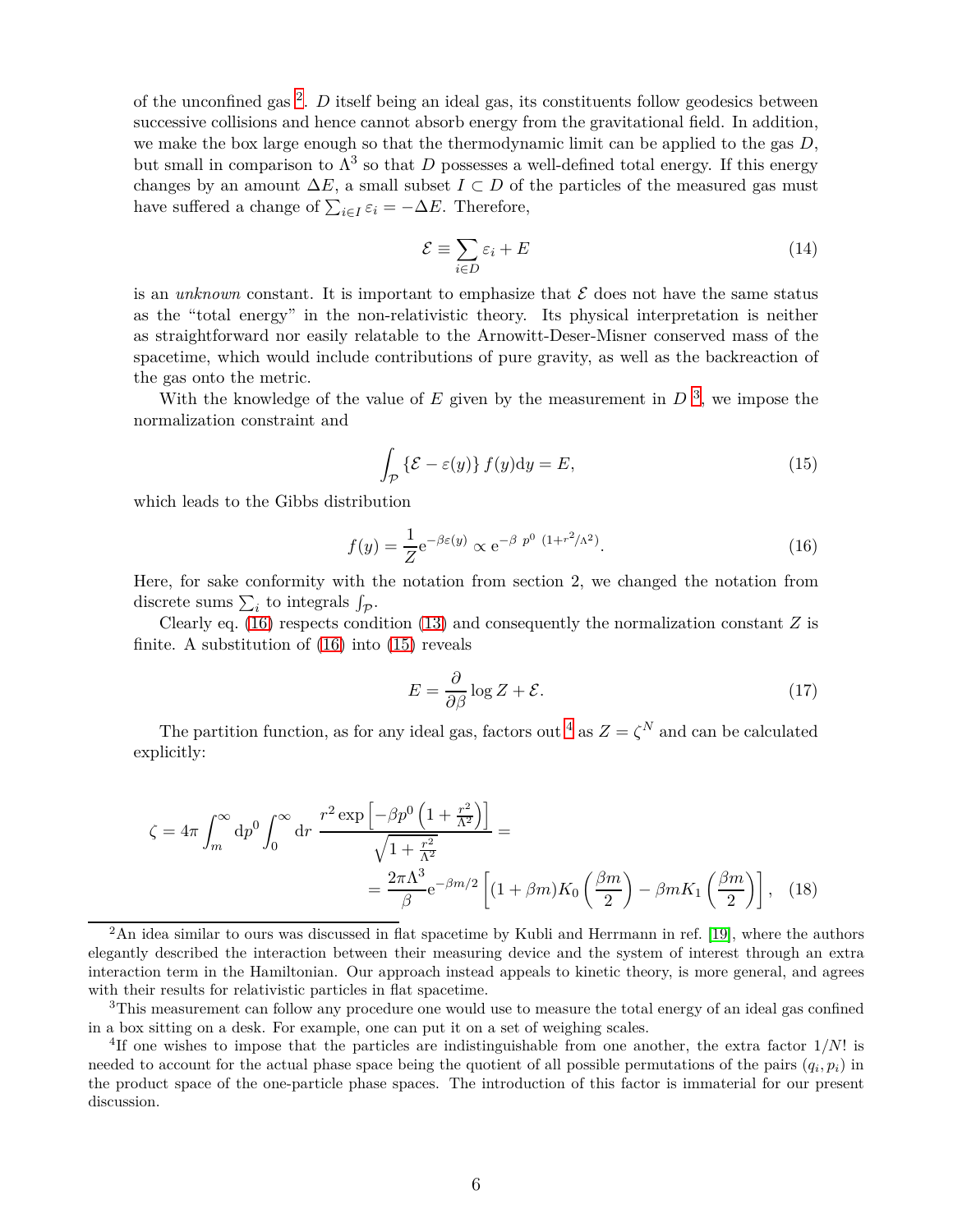where  $K_{\nu}(z)$  is the modified Bessel function of the second kind. The flat spacetime is recovered from eq. [\(18\)](#page-5-5) in the limit  $\Lambda \to \infty$ , in which case the partition function diverges as it should.

Remarkably, substituting eq. [\(18\)](#page-5-5) into [\(17\)](#page-5-6), we see that  $\mathcal E$  does not depend on the anti-de Sitter length  $\Lambda$ , suggesting that the equations of state so obtained could accurately describe the gas in flat space as well. A calculation of the entropy from eqs. [\(16\)](#page-5-2) and [\(18\)](#page-5-5) yields a term independent of Λ and another depending on Λ logarithmically. The latter, in the case of *N* indistinguishable particles, can be made small in comparison with the former for sufficiently large *N*.

# **5 Discussion and prospects**

With the example of an ideal gas in anti-de Sitter spacetime, we hope to have elucidated that it is not the kinematical possibility to occupy an infinite volume that prevents a system from having a well-posed equilibrium probability distribution. We emphasize that the results of section 3 are independent of the choice of constraints made in section 4. Specifically, all normalizable stationary solutions of the MaxEnt problem supplied with whatever set of constraints must obey condition [\(13\)](#page-4-1).

We interpret the divergence of the partition function of the ideal gas in flat spacetime as follows. When the phase space  $\mathcal Y$  describes a collection of a fixed number of particles and the partition function factors out as  $Z = \zeta^N$  as above (see also footnote 4), if particles of arbitrarily low energies can visit any point of the  $q_i$  section of  $\mathcal{Y}$ , the spatial integral of the partition function is forced to sample the infinite volume in all its glory.

The convergence in anti-de Sitter space is explained after describing its radial timelike geodesics. They can be calculated directly from [\(6\)](#page-2-1) requiring  $g_{ab}p^a p^b = -m^2$  together with the condition that  $\varepsilon$  is a constant along them. The results are sinusoidal functions  $r$  of the proper time  $\tau$ <sup>[5](#page-6-0)</sup>. A more geometrical interpretation is that timelike geodesics are oscillatory: they continue indefinitely departing from a point and reconverging to another, never reaching infinity. Higher amplitudes are accompanied by higher values of *ε* so that the *ζ*-integral only samples the infinite spatial volume "weighed down" by an appropriate decreasing function. This view is endorsed by the realization that eq. [\(18\)](#page-5-5) is divergent on the limit  $m \to 0$ : null geodesics do not share the oscillatory behaviour of their timelike counterparts. Rather, they reach the null infinity  $\mathscr I$  regardless of their energy  $\varepsilon$ .

In this respect, one can think of the anti-de Sitter geometry acting on massive particles as an "external field" binding the system together. Let us digress and illustrate this analogy with an example: an unconfined, non-relativistic ideal gas in Minkowski spacetime interacting with a spherically-symmetric harmonic well is described by the Hamiltonian  $H = \sum_i p_i^2/2m +$  $\frac{1}{2} m \omega^2 r_i^2$ , where  $r_i$  is the radial distance from the *i*-particle and the centre of the well. For this system, the sum of the energies of each individual particle *is* the total energy and the canonical ensemble exists. In this ensemble, the probability distribution has the same Gaussian dependence on the radial variable as in eq. [\(16\)](#page-5-2). A direct integration gives

$$
\zeta = \frac{8\pi^3}{\beta^3 \omega^3}.\tag{19}
$$

In this simple system, the frequency  $\omega$  acts like the reciprocal of the anti-de Sitter length  $\Lambda$ . The expected value of the total energy per particle,  $-\frac{\partial}{\partial \beta} \log \zeta = \frac{3}{\beta}$ , does not depend on  $\omega$ , in

<span id="page-6-0"></span><sup>&</sup>lt;sup>5</sup>For reference, eliminating  $dt/d\tau$  in favour of  $\varepsilon$  and substituting on the dispersion relation, we obtain  $(d\tau/d\tau)^2$  $\varepsilon^2 - 1 - r^2/\Lambda^2$ . Taking a derivative of this expression with respect to *τ* we get the equation of motion of a simple harmonic oscillator,  $d^2r/d\tau^2 + \Lambda^{-2}r = 0$ . We note that the frequency of oscillation is independent of the particle's energy.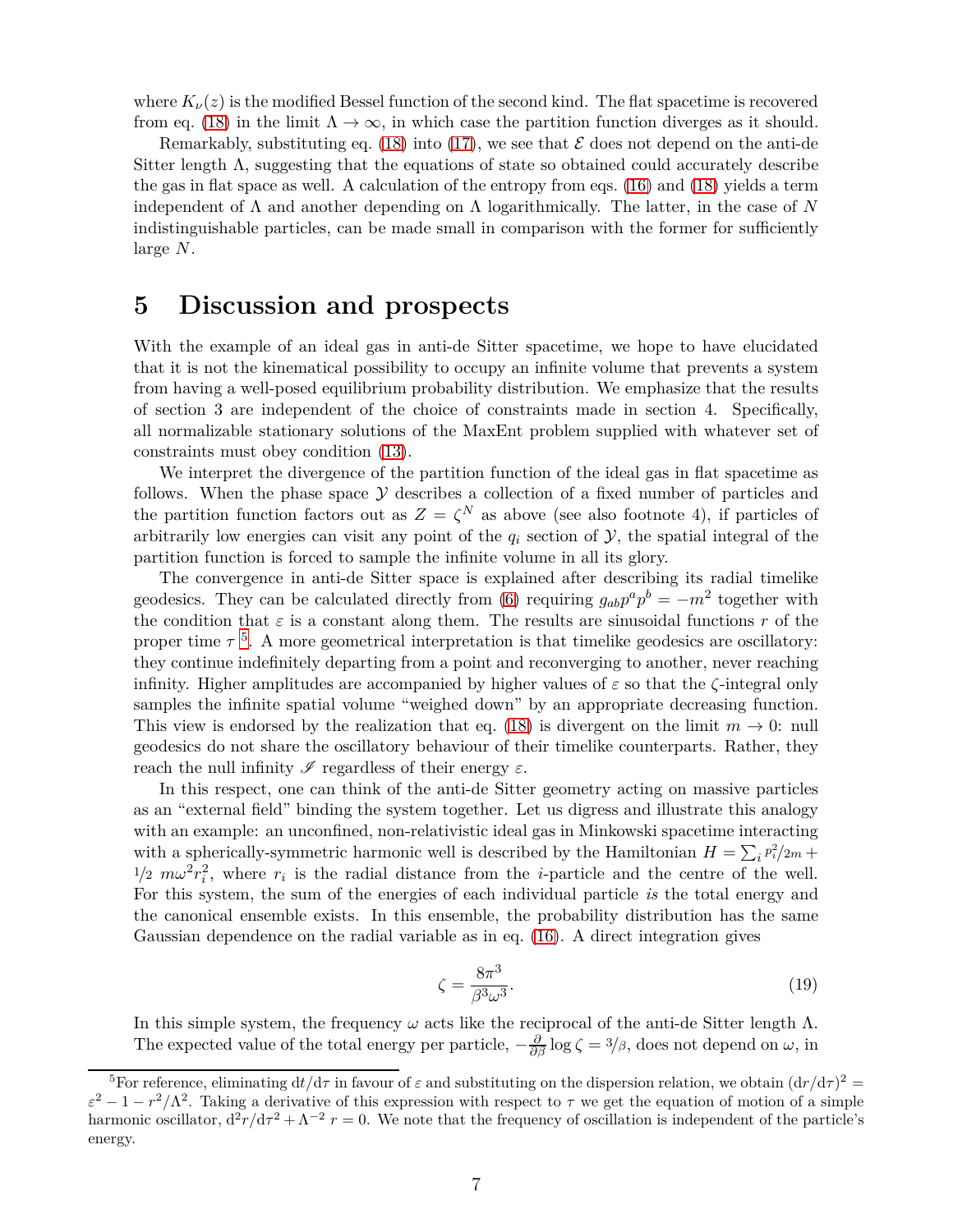direct analogy with our earlier observation that for the gas in anti-de Sitter,  $\mathcal E$  is independent of Λ.

The static patch of the de Sitter spacetime permits another straightforward test case. This patch is described by the metric [\(6\)](#page-2-1) under the replacement  $\Lambda^2 \to -\Lambda^2$ . The separation of variables for the dynamical case discussed in the paragraph below eq. [\(8\)](#page-3-1) applies equally well for the de Sitter case. However, the static patch, being part of the steady-state universe, drives a family of geodesic-following particles apart from one another. Therefore, based on the interpretation above, we do not anticipate the existence of stationary normalizable solutions whatsoever. This is indeed the case. The convergence of the spatial integral of  $\tilde{h}(\varepsilon)$  as r approaches  $\Lambda$  requires  $\tilde{h} \sim \varepsilon^{\alpha}$  with  $\alpha \geq 1/2$ , whilst the convergence condition on the integral over  $p^0$  requires  $\alpha < -1$ . The impossibility of satisfying both these conditions at once proves that no function  $\hbar$  can be normalized. Again, this conclusion would not be altered if we allow the angular momentum *ℓ* to be free. This can be seen immediately from the realization that an extra factor of  $\ell^{\gamma}$  is regular on  $r = \Lambda$  for all  $\gamma$ , thereby playing no role when studying the possible divergences near the de Sitter horizon at  $r = \Lambda$ .

In summary, this paper undertook two missions. First, it established general necessary conditions for the existence of normalizable stationary solutions for the maximum entropy problem for a relativistic ideal gas in anti-de Sitter spacetime. Such conditions show that normalizable solutions may exist even when there is no "wall" or external forces confining a gas in place. Second, it proposed a type of constraints based on local measurements that can have applications transcending the study of unconfined systems.

The success of our programme for ideal gases suggests it can also be successful for longrange interacting gases. It would be instructive to compare the dependence of thermodynamic properties of, say the self-gravitating star, on the "regularization procedure". That is to say, if the equations of state of a self-gravitating star in anti-de Sitter spacetime with very large  $\Lambda$  agree with the large-*V* results from refs.  $[6, 7]$  $[6, 7]$  <sup>[6](#page-7-4)</sup>. Even more importantly, special attention must be given to any thermodynamic potential that turns out to be independent of  $\Lambda$ .

# **Acknowledgements**

The authors wish to thank Ariel Caticha for insightful conversations. BAC received funding from Conselho Nacional de Desenvolvimento Científico e Tecnológico under the process 162288/2020-4.

# <span id="page-7-0"></span>**References**

- <span id="page-7-1"></span>[1] Gibbs, J. *Elementary Principles in Statistical Mechanics* (Yale University Press, New Haven, 1902). Reprinted by Ox Bow Press, Connecticut 1981.
- <span id="page-7-2"></span>[2] Pitaevskii, L. & Lifshitz, E. *Physical Kinetics: Volume 10*. v. 10 (Elsevier Science, 1979).
- [3] Davis, S., Jain, J. & Bora, B. Computational statistical mechanics of a confined, threedimensional coulomb gas. *Physical Review E* **102**, DOI:<10.1103/physreve.102.042137>  $(2020).$
- <span id="page-7-3"></span>[4] Ahmad, F., Saslaw, W. C. & Bhat, N. I. Statistical mechanics of the cosmological many-body problem. *The Astrophysical Journal* **571**, 576–584, DOI:<10.1086/340095> (2002).

<span id="page-7-4"></span><sup>&</sup>lt;sup>6</sup>We do not expect the results thereby obtained to agree with the ones from refs. [\[4,](#page-7-3) [5\]](#page-8-14) because these references introduce an interaction cut-off, which ultimately leads to extensivity, a property not expected to hold when the interaction is Newtonian until infinity [\[20\]](#page-8-15).